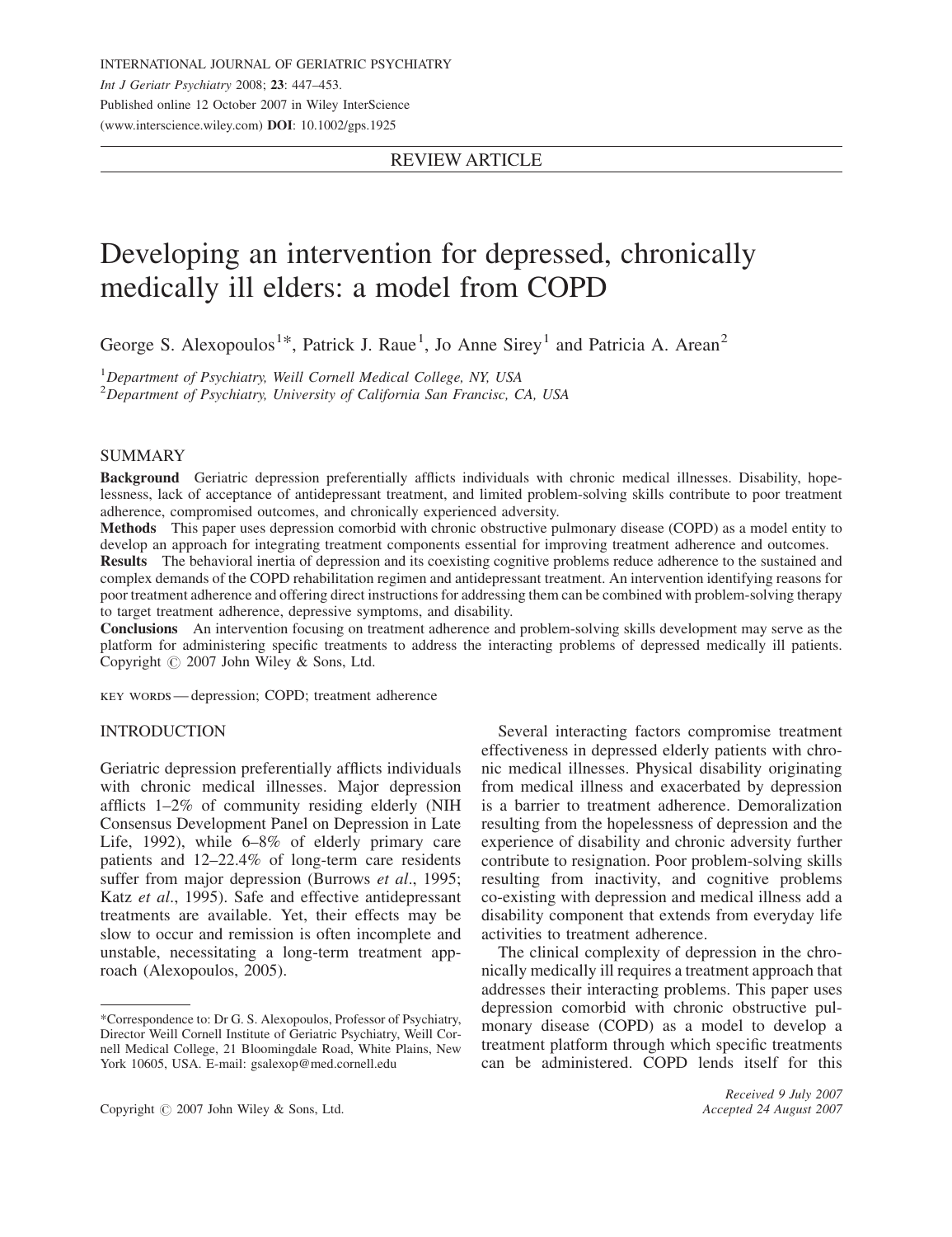purpose because of the chronic disability it confers, the demanding treatment it requires, and the high comorbidity with depression (Borson et al., 1998; Yohannes et al., 2000; Aydin and Ulusahin, 2001; Alexopoulos and Latoussakis, 2004; Wong et al., 2006). At least 20% of COPD patients have one or more episodes of major depression, frequently of long duration (Yohannes et al., 2003). Depression adds to the functional impairment of medical patients in general (Oxman and Hull, 2001) and COPD patients in particular (Leidy, 1995). Furthermore, depression is a stronger determinant of functional capacity than physiological indicators (Beck et al., 1988; Weaver and Narsavage, 1992; Graydon and Ross, 1995). The combination of depression and disability can have an especially negative impact on patients' quality of life (Anderson, 1995).

## NEED FOR A BEHAVIORAL APPROACH

Respiratory rehabilitation improves functional exercise capacity and health-related quality of life (Lacasse et al., 1997). A comprehensive inpatient rehabilitation program (15-day median length of stay) led to decreases in depressive symptomatology and disability in patients suffering from severe COPD and major depression, although most did not achieve remission (Alexopoulos et al., 2006). Behavioral activation (i.e. positively reinforced activity) and psychosocial support may have been the main contributors to the efficacy of the program in improving depression since exposure to antidepressants, in those who received them, was likely too brief to bring about an antidepressant response. Depression and disability did not further improve 6 and 14 weeks after discharge. Inadequate antidepressant treatment and difficulty adhering to demanding treatment regimens, including daily exercise, oxygen use, and attendance at multiple medical visits may each have contributed to lack of further improvement.

## Efficacy and limitations of antidepressants in COPD patients

The efficacy of antidepressants in depressed COPD patients has been inadequately investigated. Two placebo-controlled studies noted that doxepin and desipramine had no advantage over placebo in improving mood among COPD patients (Gordon et al., 1985; Light et al., 1986). A 12-week study of COPD patients with major depression or dysthymia demonstrated that nortriptyline was superior to placebo in improving depressive symptoms, anxiety, respiratory

symptoms, physical comfort, and day-to day function (Borson et al., 1992). Similar results were obtained by a study comparing paroxetine with placebo, although the small sample and high drop-out rate (34.7%) limit its conclusions (Lacasse et al., 2004).

There are reasons to expect that antidepressants have limited efficacy in depressed COPD patients. First, even among non-COPD depressed patients, only 35% achieve remission while another 20% derive partial benefit from antidepressants (Thase et al., 2001). Second, antidepressant efficacy may be even lower in COPD patients experiencing continuous physical discomfort, and exposed to chronic psychosocial adversity (ACCP/AACVPR, 1997). Third, many COPD patients have cognitive impairments associated with limited response to antidepressants. Specifically, perceptual learning-problem solving, alertness-psychomotor speed and simple motor functions are impaired in COPD patients (Grant et al., 1987). Many COPD patients have executive dysfunction resulting in inability to think flexibly, perform complex perceptual-motor maneuvers, and engage in perceptual discrimination (Fix et al., 1982; Grant et al., 1982; Incalzi et al., 1993; ACCP/AACVPR, 1997; Favalli et al., 2007). Impairment in some executive functions predicts poor or slow response to antidepressant treatment (Kalayam and Alexopoulos, 1999; Alexopoulos et al., 2004; Potter et al., 2004), as well as early relapse and recurrence of geriatric depression (Alexopoulos et al., 2005). Furthermore, indices of fronto-striato-limbic dysfunction (microstructural abnormalities lateral to the anterior cingulate gyrus (Alexopoulos et al., 2002) and high amplitude of the frontal error negative wave induced by probes of the anterior cingulate) were associated both with executive dysfunction and poor response to citalopram (Kalayam and Alexopoulos, 2003; Alexopoulos et al., 2007). Approximately 54% of patients with major depression and severe COPD have abnormal Initiation/Perseveration scores (one standard deviation below the mean of normal elders), indicating executive dysfunction (Alexopoulos and Latoussakis, 2004). Depressive symptomatology interacts with executive dysfunction and contributes to disability in depressed elderly patients (Kiosses et al., 2001).

Patient reluctance to receive antidepressants further reduces their impact. One study showed that 72% of depressed elderly COPD patients refused antidepressants, and only 50% of those agreeing to treatment completed a trial of fluoxetine (Yohannes et al., 2001). Limited efficacy and poor acceptance of antidepressants suggests that psychosocial interventions may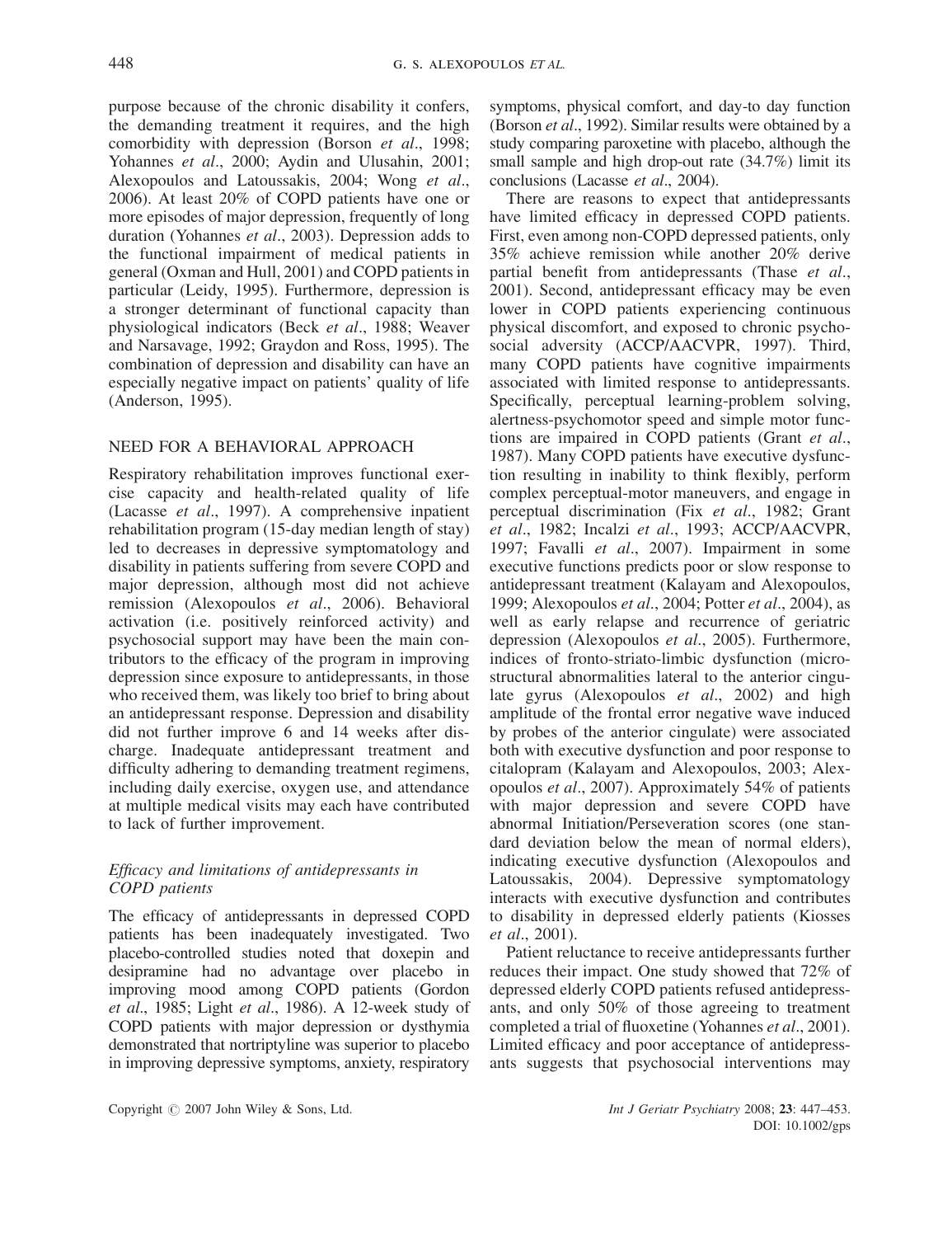play an important role in the treatment of these patients.

## The role of psychosocial interventions in depressed COPD patients

Cognitive-behavioral interventions may reduce depression and anxiety in COPD patients (Kunik et al., 2001; de Godoy and de Godoy, 2003). However, to our knowledge, there are no psychotherapy studies in COPD patients with major depression. Nonetheless, various psychotherapies are effective in elderly patients (Niederehe, 1994, 1996) and communityresiding elders with major depression (Charney et al., 2003). Reminiscence therapy (Goldwasser et al., 1987), brief psychodynamic therapies (Steuer et al., 1984; Thompson et al., 1987), behavior therapy (Gallagher and Thompson, 1982), cognitive therapy (Thompson et al., 1987), and social problem-solving therapy (Areán et al., 1993) are effective in reducing depressive symptoms. Moreover, older adults, minority groups and primary care patients with depression prefer psychotherapy over pharmacotherapy (Areán et al., 2005).

## ADHERENCE-ENHANCEMENT INTERVENTION IN DEPRESSED COPD PATIENTS

The ACCP/AACVPR Pulmonary Rehabilitation Evidence-Based Guidelines (1997) state:? '... the most important behavioral aspect of pulmonary rehabilitation is the extent to which patients comply with the exercise program or with other medical therapies'. Despite its importance, treatment adherence remains a significant problem among COPD patients. Approximately 50% of COPD patients do not take their medications as prescribed (James et al., 1985), and a similar percentage use oxygen below minimal levels of clinical efficacy or fail to pursue walking exercises (Kaplan *et al.*, 1990).

Depression further adds to treatment adherence problems. Compared to non-depressed patients, depressed medical patients are three times more likely to be noncompliant with prescribed medications, exercise, diet, health related behavior, vaccination, and appointments (DiMatteo et al., 2000). Poor adherence to medical regimens has a consistently negative effect on treatment outcomes (DiMatteo et al., 1993; Alexopoulos et al., 2006). Thus effective interventions for depressed COPD patients must directly address adherence to medical and rehabilitative care and also reduce depression, since this condition contributes to poor treatment adherence.

We developed a multi-level intervention to increase patient adherence to treatments for COPD and depression (Sirey et al., 2007). The intervention used trained care managers to: (1) Evaluate reasons for poor treatment adherence in each patient; (2) offer education pertinent to each patient's barriers to treatment adherence, depression and disability; and (3) provide direct recommendations on ways to improve adherence to rehabilitation regimens and antidepressant treatment.

# THE NEED FOR INTEGRATED TREATMENT

The above review suggests that pharmacotherapy, psychotherapy, and interventions aimed to increase treatment adherence can be helpful in depressed COPD patients. However, administered alone, each approach offers limited long-term benefits in reducing depression and disability.

The small impact of current treatment approaches is hardly surprising given the clinical context of patients with severe COPD and depression. First, these patients live with daily physical discomfort and are forced into a compromised lifestyle. Second, they are demoralized knowing that their disease has an inescapable deteriorating course. Third, depressive symptoms, including hopelessness and helplessness, lead to resignation. Fourth, executive dysfunction and other cognitive limitations often accompanying COPD reduce patients' ability to develop strategies to address their treatment needs and life problems. These problems are compounded by demanding COPD treatments that require active patient participation. The last thing that a depressed, demoralized, cognitively-compromised and physically weak patient wants to do is pursue a consistent exercise program, go to doctors and treatment centers, and reengineer social aspects of his/her life.

# A TREATMENT MODEL FOR DEPRESSION, DISABILITY, AND TREATMENT ADHERENCE

The above literature suggests that depression, disability, and poor treatment adherence interact and contribute to behavioral and physical deterioration of COPD patients. Problem-solving therapy (PST) integrated with our adherence-enhancement approach may target the triad of depression, disability, and adherence to COPD treatment, interrupt the spiral of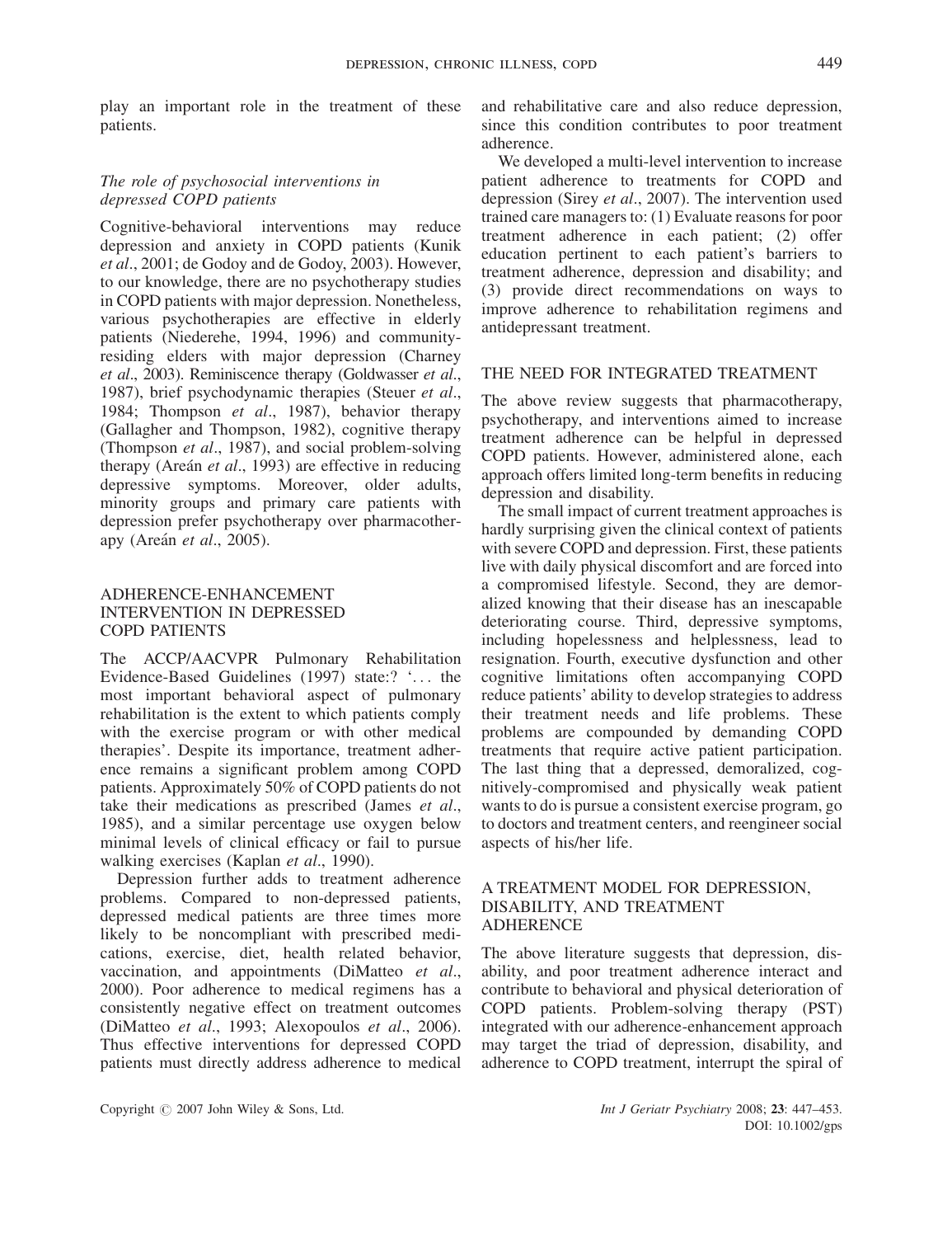deterioration, and improve quality of life. This assertion is based on findings documenting that: (1) PST reduces depressive symptoms and disability in various populations with major depression; (2) PST has been appropriately modified and found effective in reducing depression and disability in depressed elders with cognitive abnormalities similar to those of COPD patients; and (3) PST can be integrated with the adherence-enhancement intervention.

#### PST for depression and disability

PST targets depression by teaching patients skills for improving their ability to deal with everyday problems and major life events. PST reduces depressive symptoms and disability in major depression of younger patients (Nezu, 1986; Nezu and Perri, 1989), older adults (Areán et al., 1993), and medical patients (Mynors-Wallis, 1996; Mynors-Wallis et al., 1997; Mynors-Wallis et al., 2000). While PST and antidepressants were of comparable effectiveness in primary care patients (Mynors-Wallis et al., 2000), to our knowledge, no studies have compared these treatments in patients with chronic diseases. Depressed older adults, who improved from major depression after receiving PST, had increased problem-solving skills, less disability, and greater life satisfaction (Areán et al., 1993; Alexopoulos et al., 2003).

## PST in Patients with Executive Dysfunction

Although PST has not been studied in depressed COPD patients, there is evidence that, when appropriately modified, PST can improve the function of populations with cognitive impairment similar to or greater than that of COPD patients. PST improves initiation and completion of tasks in schizophrenic patients, a population with significant executive dysfunction (Tarrier et al., 1993; Heinssen et al., 2000). Training in problem-solving improves social adjustment, lowers relapse rates and improves quality of life compared to programs that do not employ this type of skills-training (Liberman and Corrigan, 1993; Liberman, 1994; Liberman et al., 1998; Leclerc et al., 2000). Problem-solving methods have been so successful in the rehabilitation of schizophrenics that they have become a staple of many social skills training programs (Liberman et al., 1998).

PST modified to address behavioral limitations resulting from cognitive impairment was found to be more effective than supportive therapy in decreasing depression and disability in non-demented depressed elders with executive dysfunction (Alexopoulos et al.,

2003). Improvement of depression and disability occurred even though executive dysfunction persisted throughout treatment. Thus, while executive dysfunction is associated with poor and unstable response to antidepressants drugs, it may not influence response to PST. While PST may not have altered executive dysfunction, it improved problem-solving ability and thus reduced depressive symptoms and disability.

## PST Integrated with Adherence Enhancement Techniques

PST is well-suited for integration with adherence enhancement interventions in targeting the triad of depression, disability, and treatment adherence. PST focuses on identification and management of problems contributing to chronic life adversity. Critical among these problems are barriers to COPD treatment adherence. The adherence enhancement protocol can guide the care manager in problem identification as it provides a structured approach to evaluate areas of inadequate adherence and their underlying reasons. Some adherence problems may respond to simple interventions provided by the adherence enhancement protocol, including clarification, education, and direct instruction. Others may require development of behavioral skills through PST. As most depressed COPD patients have many reasons for poor treatment adherence, the two approaches act in synergy to address a broad range of adherence problems.

The intervention consists of ten weekly sessions followed by four monthly sessions. The first two sessions occur while participants are still hospitalized and introduce the rationale of treatment, assess participants' needs and potential barriers to adherence to treatment of depression and COPD, and form a treatment plan. The subsequent eight sessions are administered weekly at participants' homes or the care manager's office depending on ability to travel. Four additional sessions are administered monthly and are intended to reinforce skills and behaviors imparted during the first ten sessions.

Treatment adherence enhancement and PST are fully integrated. Since adherence to treatments for COPD and depression is central to the care of these patients, treatment starts by identifying treatment needs and barriers to adherence specific to the individual patient. Some of the barriers are addressed by clarification and education, while others require development of problem-solving skills. As a rule, a problem related to treatment adherence (e.g. adhering to a recommended exercise regimen or taking an antidepressant as prescribed) is the first target for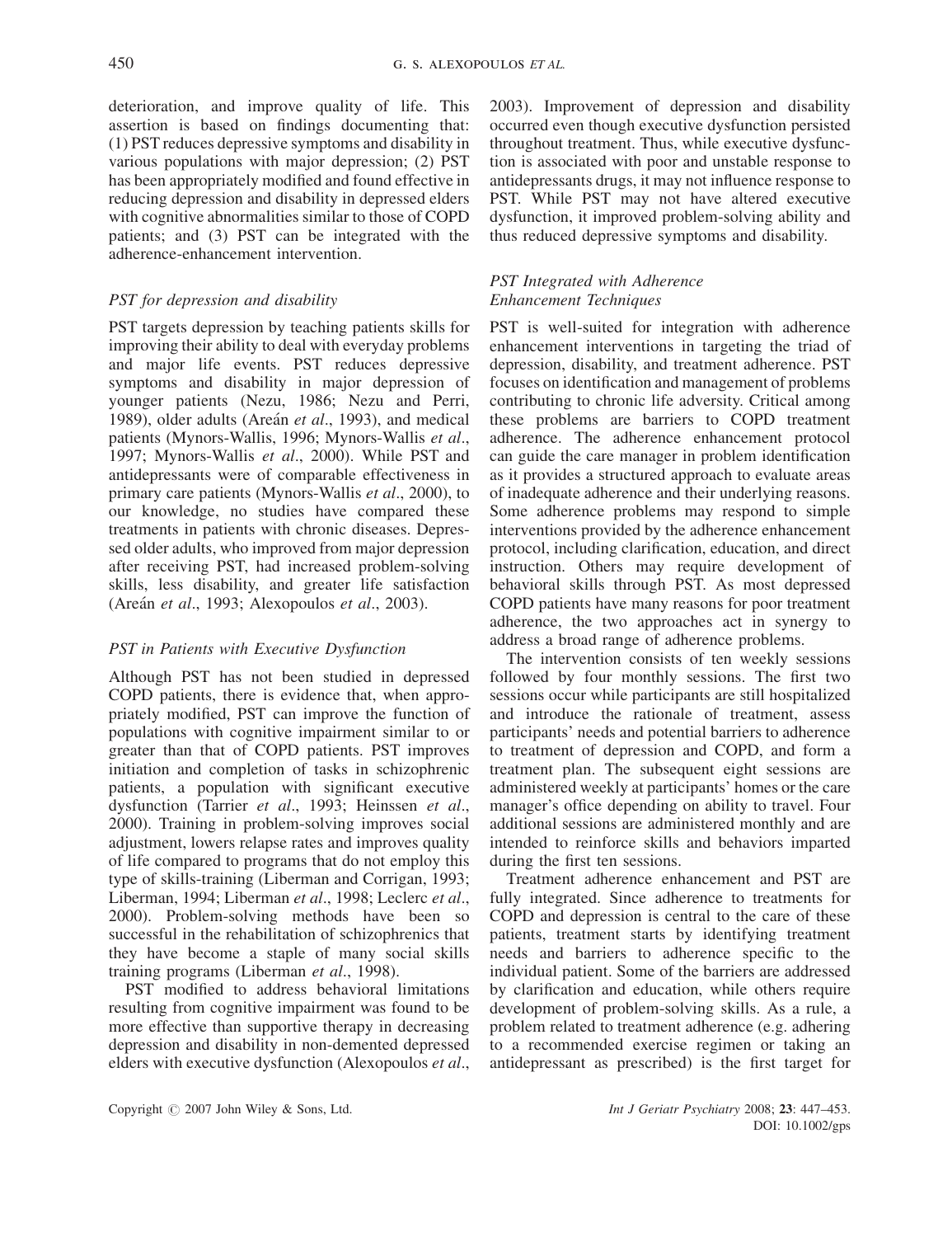training patients in the problem-solving approach. While initial PST sessions target health-related behaviors, patients learn the PST approach and apply it to other life problems, including isolation, relationships with family and friends, etc. As patients become proficient in managing their illnesses, they develop a sense of empowerment. Mastering daily problems instills hope and increases the likelihood of managing problems as they arise, thus improving function. Since this intervention combines a targeted behavioral treatment with pharmacotherapy for depression (and even reinforces adherence to pharmacotherapy) it is consistent with practice guidelines (Alexopoulos et al., 2001), which recommend combination therapies in both mild and severe geriatric depression.

## A CASE EXAMPLE

RY is a 74-year-old retired construction worker who lives with his wife. He was diagnosed with COPD eight years earlier, and was recently hospitalized for an exacerbation of dyspnea. Five days later, his blood gases improved and he was referred for inpatient pulmonary rehabilitation. After 1-week he requested to be discharged from the Rehabilitation Center indicating that little could make him well. He reported feeling useless and that he would be better-off dead. He had psychomotor retardation and reported fatigue and concentration difficulties. His physician started him on an antidepressant, although the patient insisted that his feelings were a logical consequence of his predicament and no improvement could be anticipated. He agreed to attend an outpatient program as a condition for his discharge, but failed to follow through with this recommendation.

The care manager first worked with Mr Y in the Rehabilitation Center to identify barriers to psychiatric, medical, and rehabilitative treatment. These included: (1) limited exercise and inconsistent oxygen use; (2) the view that depression is an expected reaction to disability; and (3) hopelessness about the efficacy of treatment for both depression and COPD ('Why bother with all of this?'). The care manager then offered education about the nature of depression and COPD, the role of antidepressant treatment, and how daily exercise could improve functioning. While validating that COPD is indeed a progressive illness that cannot be reversed, she emphasized that consistent exercise and oxygen use can improve symptoms and quality of life.

Following discharge, the care manager continued to reinforce treatment adherence and introduced PST. With her help, Mr Y generated a list of problems he felt were contributing to his depression, i.e. difficulty with daily exercises, feeling 'nagged' by his wife to exercise, isolating himself from family and friends, and lack of pleasant activities. Mr Y prioritized these problems, and chose difficulty with exercising as the first problem to focus on. Together, they established the goal of exercising daily for at least 20 minutes, and they developed a plan of specific exercises at specific times. Another of Mr Y's goals was to limit his wife's reminders about exercising. With the care manager's help, he brainstormed different solutions, including asking his wife not to nag, yelling back at her, sending her on errands to avoid her, keeping her aware of his exercise schedule, and/or inviting her to do the exercises with him. Under the care manager's guidance, Mr Y chose a combined solution, namely, to inform his wife of his plan to exercise daily before lunch, mark it on their calendar, and invite her to join him. Ongoing PST work focused on monitored the effectiveness of each of his chosen solutions, and targeted additional problems related to social activities and engaging in hobbies he had abandoned. At the end of treatment, Mr Y's depression was in remission, he felt confident in taking care of himself, and he enjoyed activities in which he was able to participate.

#### **CONCLUSION**

Developing an intervention that identifies and directly addresses barriers to treatment adherence and also imparts skills necessary for problem-solving can offer the behavioral platform through which specific treatments can be administered. The principal innovation of this approach is that it integrates two interventions (adherence enhancement and PST) with different theoretical, clinical, and implementation traditions into a single treatment for elders with depression and chronic disabling medical illnesses. Such integration is synergistic and potentially efficacious because of the conceptual affinity of direct adherence enhancement with skill development and the ability of each approach to target interacting problems experienced by these patients. Targeting distinct treatment adherence barriers and enriching patients' behavioral repertoires with problem-solving strategies concurrently address factors that perpetuate inactivity, depression, and physical deterioration. Visiting nurse services and other organizations offering care to disabled and often homebound persons employ social workers and nurses with education and experience sufficient for learning such comprehensive interventions. As insurances reimburse services by these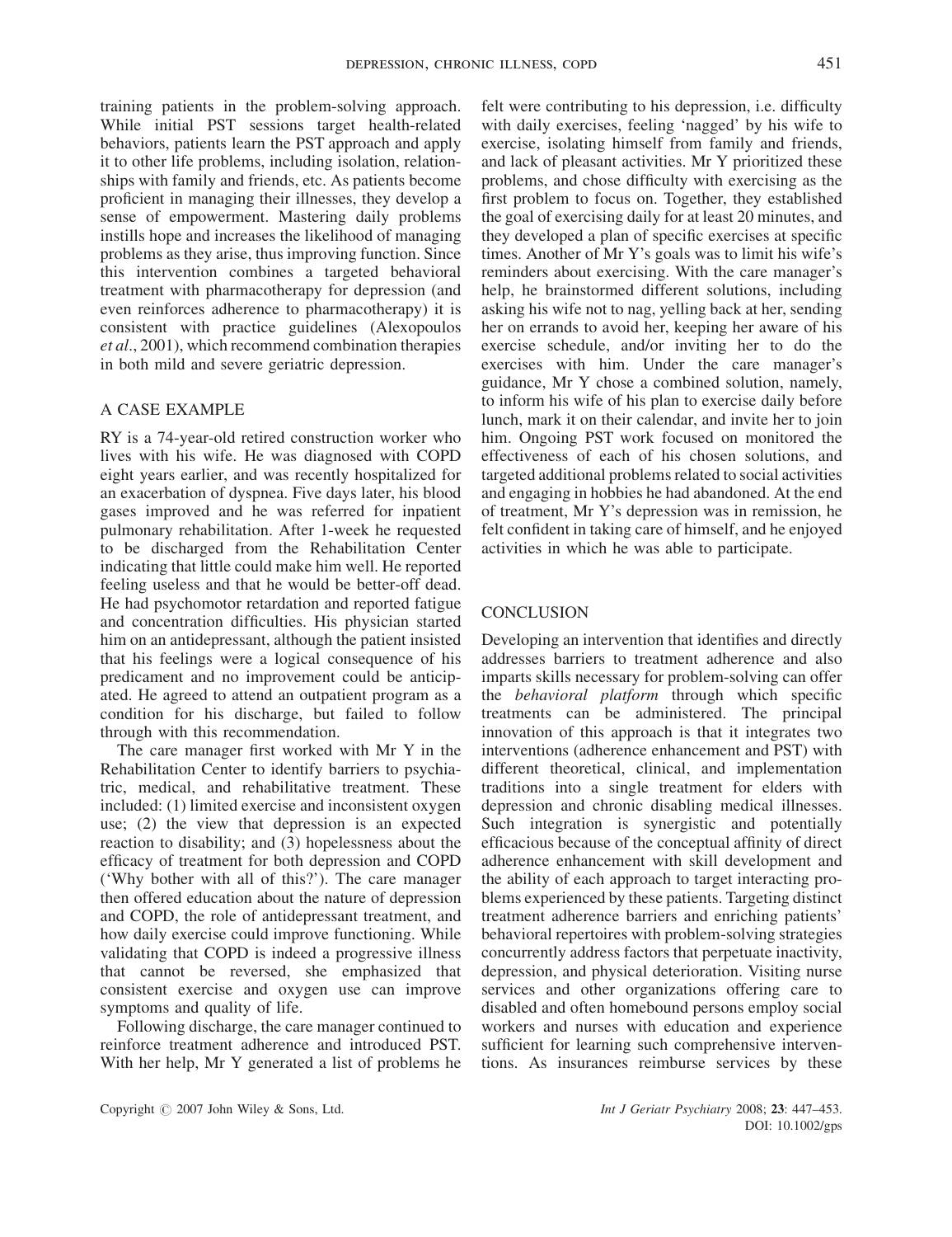professionals, training them may be feasible, and make such treatments available and affordable.

# CONFLICT OF INTEREST

Conflict of interest was declared—Research grants were received from Cephalon and Forest. Consultants: Scientific Advisory Board of Forest, Sanofi-Aventis and Novartis. Speaker's bureau comprised Cephalon, Forest, Lilly, Bristol Meyers Squibb, Glaxo, Pfizer and Janssen.

#### ACKNOWLEDGEMENTS

This work was supported by P30 MH68638, R01 MH075897, R01 MH76829, K23 MH69784, K23 MH66381 and the Sanchez Foundation

#### **REFERENCES**

- ACCP/AACVPR. 1997. Pulmonary rehabilitation: joint ACCP/ AACVPR evidence-based guidelines. American College of Chest Physicians. American Association of Cardiovascular and Pulmonary Rehabilitation Pulmonary Rehabilitation Guidelines Panel. Chest 112: 1363–1396.
- Alexopoulos GS. 2005. Depression in the elderly. Lancet 365: 1961–1970.
- Alexopoulos GS, Katz IR, Reynolds CF, et al. 2001. Pharmacotherapy of depression in older patients: a summary of the Expert Consensus Guidelines. J Psychiatr Practice 7: 361–376.
- Alexopoulos GS, Kiosses DN, Choi SJ, et al. 2002. Frontal white matter microstructure and treatment response of late-life depression: a preliminary study. Am J Psychiatry 159: 1929-1932.
- Alexopoulos GS, Kiosses DN, Heo M, et al. 2005. Executive dysfunction and the course of geriatric depression. Biol Psychiatry 58: 204–210.
- Alexopoulos GS, Kiosses DN, Murphy C, Heo M. 2004. Executive dysfunction, heart disease burden, and remission of geriatric depression. Neuropsychopharmacology 29: 2278–2284.
- Alexopoulos GS, Latoussakis V. 2004. Depression comorbidity with COPD. Psychiatr Ann 34: 289–295.
- Alexopoulos GS, Murphy CF, Gunning-Dixon FM, et al. 2007. Event-related potentials in an emotional go/no-go task and remission of geriatric depression. Neuroreport 18: 217–221.
- Alexopoulos GS, Raue P, Areán P. 2003. Problem-solving therapy versus supportive therapy in geriatric major depression with executive dysfunction. Am J Geriatr Psychiatry 11: 46–52.
- Alexopoulos GS, Sirey JA, Raue PJ, et al. 2006. Outcomes of depressed patients undergoing inpatient pulmonary rehabilitation. Am J Geriatr Psychiatry 14: 466–475.
- Anderson KL. 1995. The effect of chronic obstructive pulmonary disease on quality of life. Res Nurs Health 18: 547–556.
- Areán PA, Ayalon L, Hunkeler E, et al. 2005. Improving depression care for older, minority patients in primary care. Med Care 43: 381–390.
- Areán PA, Perri MG, Nezu AM, et al. 1993. Comparative effectiveness of social problem-solving therapy and reminiscence therapy as treatments for depression in older adults. J Consult Clin Psychol 61: 1003–1010.
- Aydin IO, Ulusahin A. 2001. Depression, anxiety comorbidity, and disability in tuberculosis and chronic obstructive pulmonary disease patients: applicability of GHQ-12. Gen Hosp Psychiatry 23: 77–83.
- Beck JG, Scott SK, Teague RB, et al. 1988. Correlates of daily impairmment in COPD. Rehabil Psychol 33: 77–84.
- Borson S, Claypoole K, McDonald GJ. 1998. Depression and chronic obstructive pulmonary disease: treatment trials. Semin Clin Neuropsychiatry 3: 115–130.
- Borson S, McDonald GJ, Gayle T, et al. 1992. Improvement in mood, physical symptoms, and function with nortriptyline for depression in patients with chronic obstructive pulmonary disease. Psychosomatics 33: 190–201.
- Burrows AB, Satlin A, Salzman C, et al. 1995. Depression in a long-term care facility: clinical features and discordance between nursing assessment and patient interviews. J Am Geriatr Soc 43: 1118–1122.
- Charney DS, Reynolds CF, 3rd, Lewis L, et al. 2003. Depression and bipolar support alliance consensus statement on the unmet needs in diagnosis and treatment of mood disorders in late life. Arch Gen Psychiatry 60: 664–672.
- de Godoy DV, de Godoy RF. 2003. A randomized controlled trial of the effect of psychotherapy on anxiety and depression in chronic obstructive pulmonary disease. Arch Phys Med Rehabil 84: 1154–1157.
- DiMatteo MR, Hays RD, Gritz ER, et al. 1993. Patient adherence to cancer control regimens: scale development and initial validation. Psychol Assess 5: 102–112.
- DiMatteo MR, Lepper HS, Croghan TW. 2000. Depression is a risk factor for noncompliance with medical treatment: meta-analysis of the effects of anxiety and depression on patient adherence. Arch Intern Med 160: 2101–2107.
- Favalli A, Miozzo A, Cossi S, Marengoni A. 2007. Differences in neuropsychological profile between healthy and COPD older persons. Int J Geriatr Psychiatry (in press).
- Fix AJ, Golden CJ, Daughton D, et al. 1982. Neuropsychological deficits among patients with chronic obstructive pulmonary disease. Int J Neurosci 16: 99-105.
- Gallagher D, Thompson LW. 1982. Treatment of major depressive discorder in older adult outpatients with brief psychotherapies. Psychother Theory Res Practice 19: 482–490.
- Goldwasser AN, Auerbach SM, Harkins SW. 1987. Cognitive, affective, and behavioral effects of reminiscence group therapy on demented elderly. Int J Aging Hum Dev 25: 209–222.
- Gordon GH, Michiels TM, Mahutte CK, Light RW. 1985. Effect of desipramine on control of ventilation and depression scores in patients with severe chronic obstructive pulmonary disease. Psychiatry Res 15: 25–32.
- Grant I, Heaton RK, McSweeny AJ, et al. 1982. Neuropsychologic findings in hypoxemic chronic obstructive pulmonary disease. Arch Intern Med 142: 1470–1476.
- Grant I, Prigatano GP, Heaton RK, et al. 1987. Progressive neuropsychologic impairment and hypoxemia. Relationship in chronic obstructive pulmonary disease. Arch Gen Psychiatry 44: 999–1006.
- Graydon GE, Ross E. 1995. Influence of symptoms, lung function, and social support on level of functioning of patients with COPD. Res Nurs Health 18: 525–533.
- Heinssen RK, Liberman RP, Kopelowicz A. 2000. Psychosocial skills training for schizophrenia: lessons from the laboratory. Schizophr Bull 26: 21–46.
- Incalzi RA, Gemma A, Marra C, et al. 1993. Chronic obstructive pulmonary disease. An original model of cognitive decline. Am Rev Respir Dis 148: 418–424.

Copyright  $\odot$  2007 John Wiley & Sons, Ltd. Int J Geriatr Psychiatry 2008; 23: 447–453.

DOI: 10.1002/gps